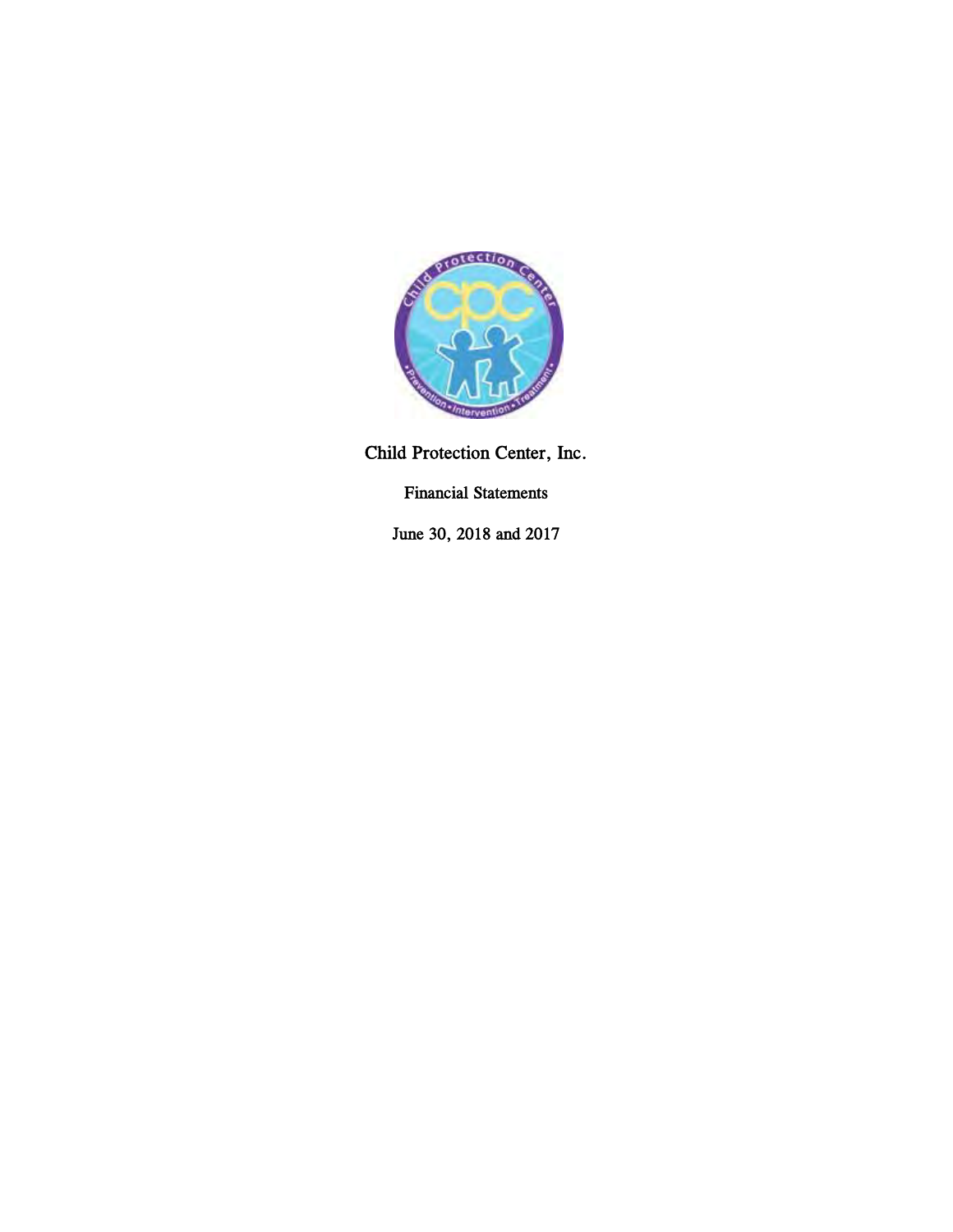# Table of Contents

|                                          | Page No.       |
|------------------------------------------|----------------|
| <b>Independent Auditor's Report</b>      | 3              |
| <b>Financial Statements</b>              |                |
| <b>Statements of Financial Position</b>  | $\overline{4}$ |
| <b>Statements of Activities</b>          | $5-6$          |
| <b>Statements of Functional Expenses</b> | $7 - 8$        |
| <b>Statements of Cash Flows</b>          | 9              |
| <b>Notes to Financial Statements</b>     | $10-16$        |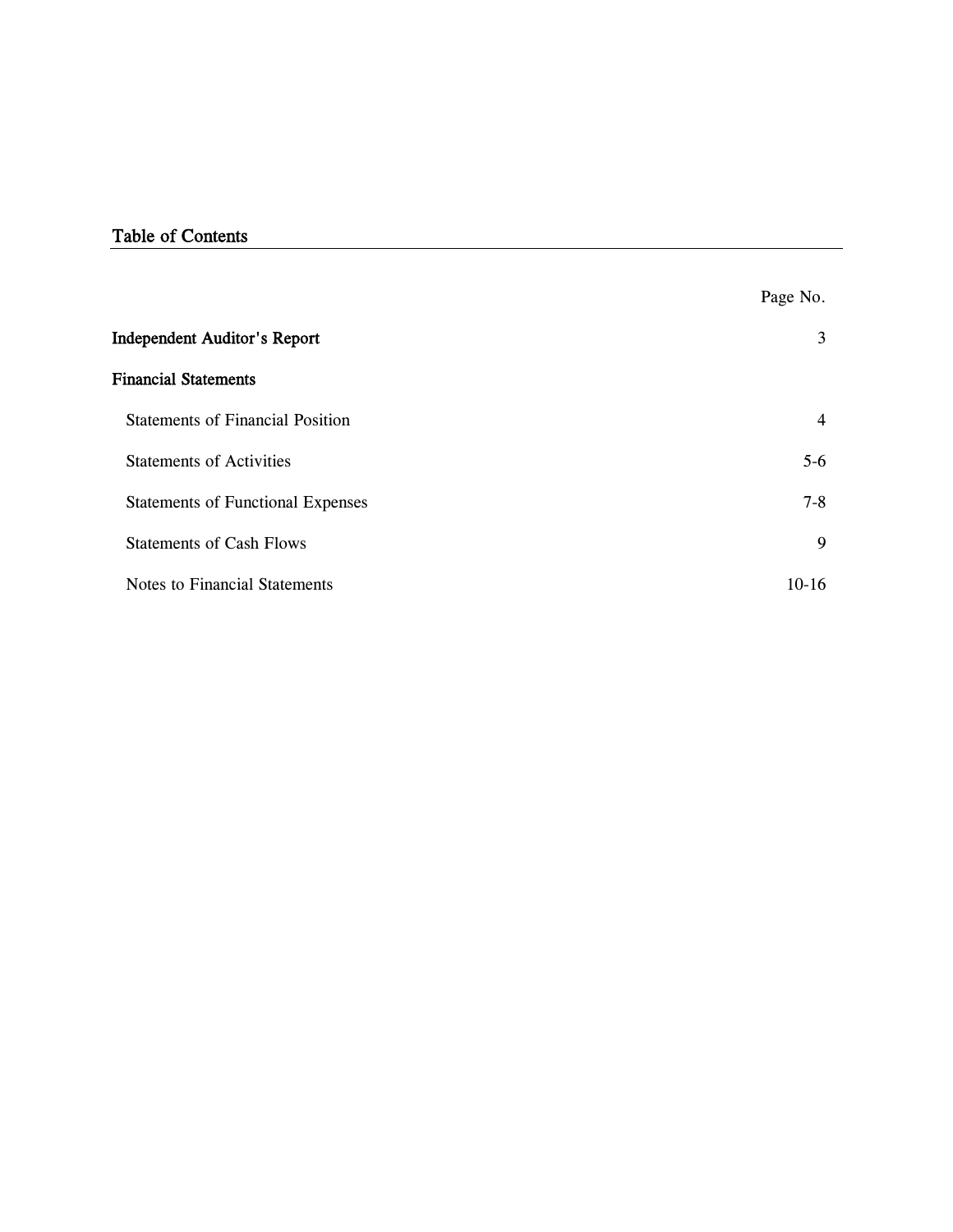

## Independent Auditor's Report

Board of Directors Child Protection Center, Inc.

#### Report on the Financial Statements

We have audited the accompanying financial statements of Child Protection Center, Inc., which comprise the statements of financial position as of June 30, 2018 and 2017; the related statements of activities, functional expenses, and cash flows for the years then ended; and the related notes to the financial statements.

#### Management's Responsibility for the Financial Statements

Management is responsible for the preparation and fair presentation of these financial statements in accordance with accounting principles generally accepted in the United States of America; this includes the design, implementation, and maintenance of internal control relevant to the preparation and fair presentation of financial statements that are free from material misstatement, whether due to fraud or error.

#### Auditor's Responsibility

Our responsibility is to express an opinion on these financial statements based on our audits. We conducted our audits in accordance with auditing standards generally accepted in the United States of America. Those standards require that we plan and perform the audits to obtain reasonable assurance about whether the financial statements are free from material misstatement.

An audit involves performing procedures to obtain audit evidence about the amounts and disclosures in the financial statements. The procedures selected depend on the auditor's judgment, including the assessment of the risks of material misstatement of the financial statements, whether due to fraud or error. In making those risk assessments, the auditor considers internal control relevant to the entity's preparation and fair presentation of the financial statements in order to design audit procedures that are appropriate in the circumstances, but not for the purpose of expressing an opinion on the effectiveness of the entity's internal control. Accordingly, we express no such opinion. An audit also includes evaluating the appropriateness of accounting policies used and the reasonableness of significant accounting estimates made by management, as well as evaluating the overall presentation of the financial statements.

We believe that the audit evidence we have obtained is sufficient and appropriate to provide a basis for our audit opinion.

#### Opinion

In our opinion, the financial statements referred to above present fairly, in all material respects, the financial position of Child Protection Center, Inc. as of June 30, 2018 and 2017, and the changes in its net assets and its cash flows for the years then ended in accordance with accounting principles generally accepted in the United States of America.

## Gregory, Sharer & Stuart, P.A.

Drygy Shows + Stunt, P.A.

St. Petersburg, Florida October 17, 2018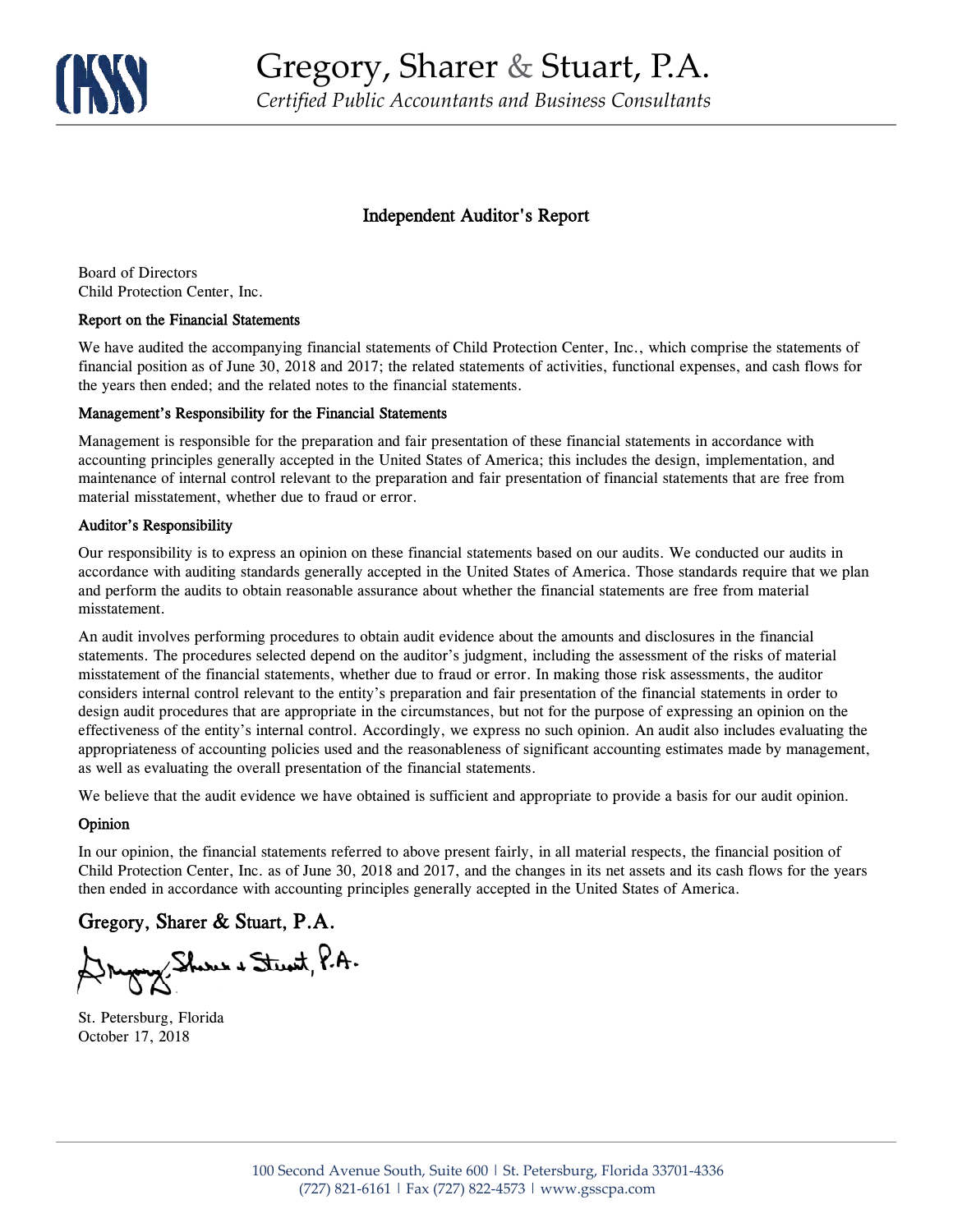|    | 2018      |                      | 2017      |  |  |
|----|-----------|----------------------|-----------|--|--|
|    |           |                      |           |  |  |
|    |           |                      |           |  |  |
| \$ | 1,397,297 | \$                   | 1,487,603 |  |  |
|    | 35,295    |                      | 35,260    |  |  |
|    | 226,929   |                      | 236,236   |  |  |
|    | 15,620    |                      | 1,500     |  |  |
|    | 11,914    |                      | 27,722    |  |  |
|    | 1,687,055 |                      | 1,788,321 |  |  |
|    | 3,313,112 |                      | 3,363,303 |  |  |
|    | 834,723   |                      | 535,343   |  |  |
|    | 5,100     |                      | 5,153     |  |  |
| \$ | 5,839,990 | \$                   | 5,692,120 |  |  |
|    |           |                      |           |  |  |
|    |           |                      |           |  |  |
| \$ | 85        | \$                   | 8,013     |  |  |
|    | 38,608    |                      | 140,880   |  |  |
|    | 38,693    |                      | 148,893   |  |  |
|    |           |                      |           |  |  |
|    |           |                      |           |  |  |
|    | 4,891,293 |                      | 4,992,595 |  |  |
|    |           |                      | 550,632   |  |  |
|    | 75,000    |                      |           |  |  |
|    |           |                      | 5,543,227 |  |  |
|    |           |                      |           |  |  |
|    |           | 835,004<br>5,801,297 | June 30,  |  |  |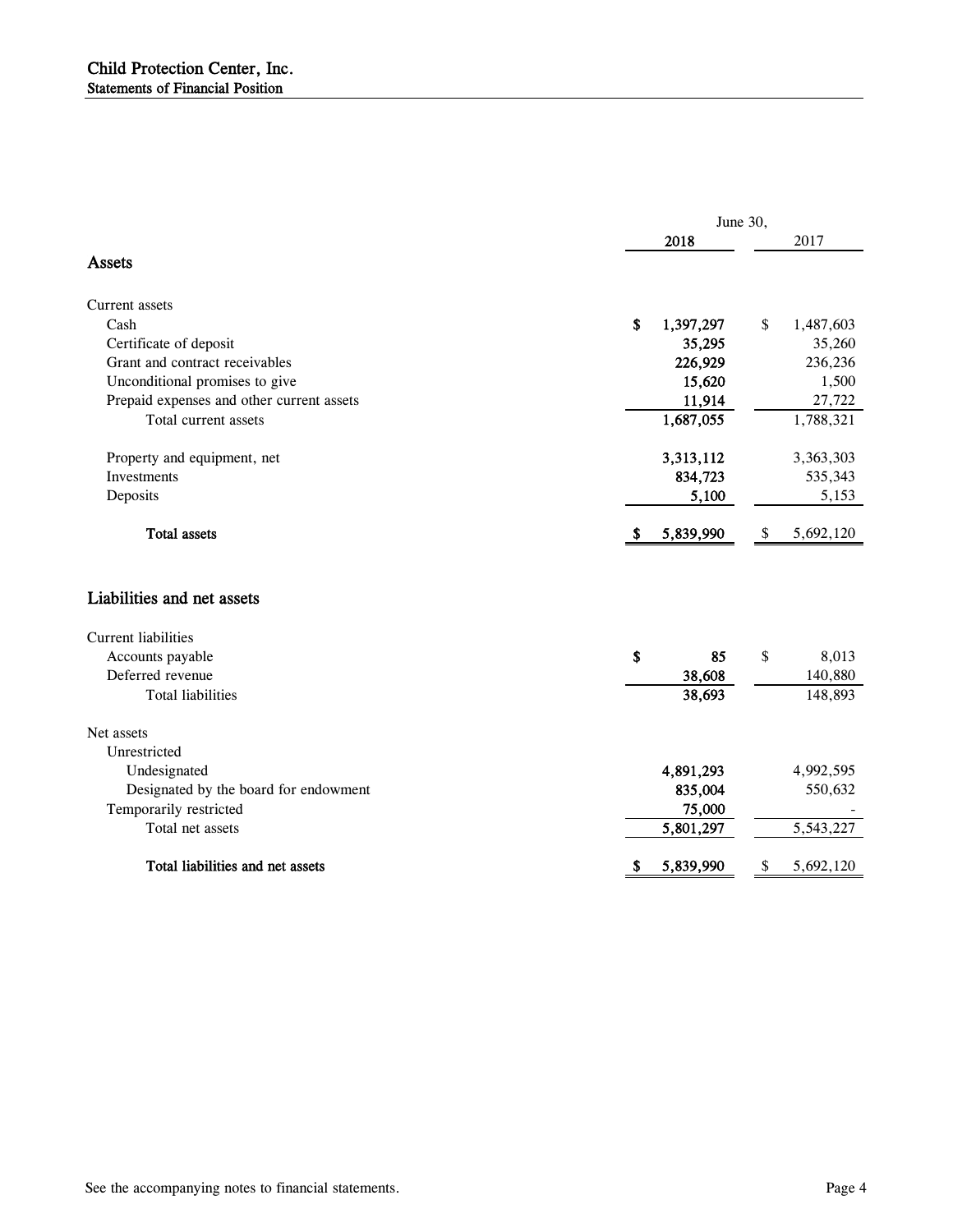|                                                            |              | Year Ended June 30, 2018 |              | Summarized<br>Comparative<br><b>Totals</b><br>Year Ended |
|------------------------------------------------------------|--------------|--------------------------|--------------|----------------------------------------------------------|
|                                                            |              | Temporarily              |              | June 30,                                                 |
|                                                            | Unrestricted | <b>Restricted</b>        | <b>Total</b> | 2017                                                     |
| Revenues and support                                       |              |                          |              |                                                          |
| Federal and state contracts                                | \$1,089,222  | \$                       | \$1,089,222  | \$1,077,126                                              |
| County government grants                                   | 241,107      |                          | 241,107      | 230,977                                                  |
| United Way                                                 | 52,268       |                          | 52,268       | 70,284                                                   |
| Foundations and private grants                             | 259,906      | 75,000                   | 334,906      | 235,948                                                  |
| Contributions                                              | 434,899      |                          | 434,899      | 413,598                                                  |
| Investment return, net                                     | 29,630       |                          | 29,630       | 45,446                                                   |
| Special events, net of special event expenses of \$131,993 | 358,249      |                          | 358,249      | 429,975                                                  |
| Other                                                      | 13,923       |                          | 13,923       | 9,173                                                    |
| Client fees                                                | 21,587       |                          | 21,587       | 10,332                                                   |
| Total revenues and support                                 | 2,500,791    | 75,000                   | 2,575,791    | 2,522,859                                                |
| <b>Expenses</b>                                            |              |                          |              |                                                          |
| Program services                                           |              |                          |              |                                                          |
| Intervention                                               | 1,028,221    |                          | 1,028,221    | 1,043,899                                                |
| Prevention and education                                   | 269,580      |                          | 269,580      | 216,282                                                  |
| Treatment                                                  | 736,809      |                          | 736,809      | 751,450                                                  |
| Total program services                                     | 2,034,610    |                          | 2,034,610    | 2,011,631                                                |
| Supporting services                                        |              |                          |              |                                                          |
| General                                                    | 157,671      |                          | 157,671      | 173,009                                                  |
| Fundraising                                                | 125,440      |                          | 125,440      | 132,718                                                  |
| Total supporting services                                  | 283,111      |                          | 283,111      | 305,727                                                  |
| Total expenses                                             | 2,317,721    |                          | 2,317,721    | 2,317,358                                                |
| Change in net assets                                       | 183,070      | 75,000                   | 258,070      | 205,501                                                  |
| Net assets at beginning of year                            | 5,543,227    |                          | 5,543,227    | 5,337,726                                                |
| Net assets at end of year                                  | \$5,726,297  | 75,000<br>S              | \$5,801,297  | \$5,543,227                                              |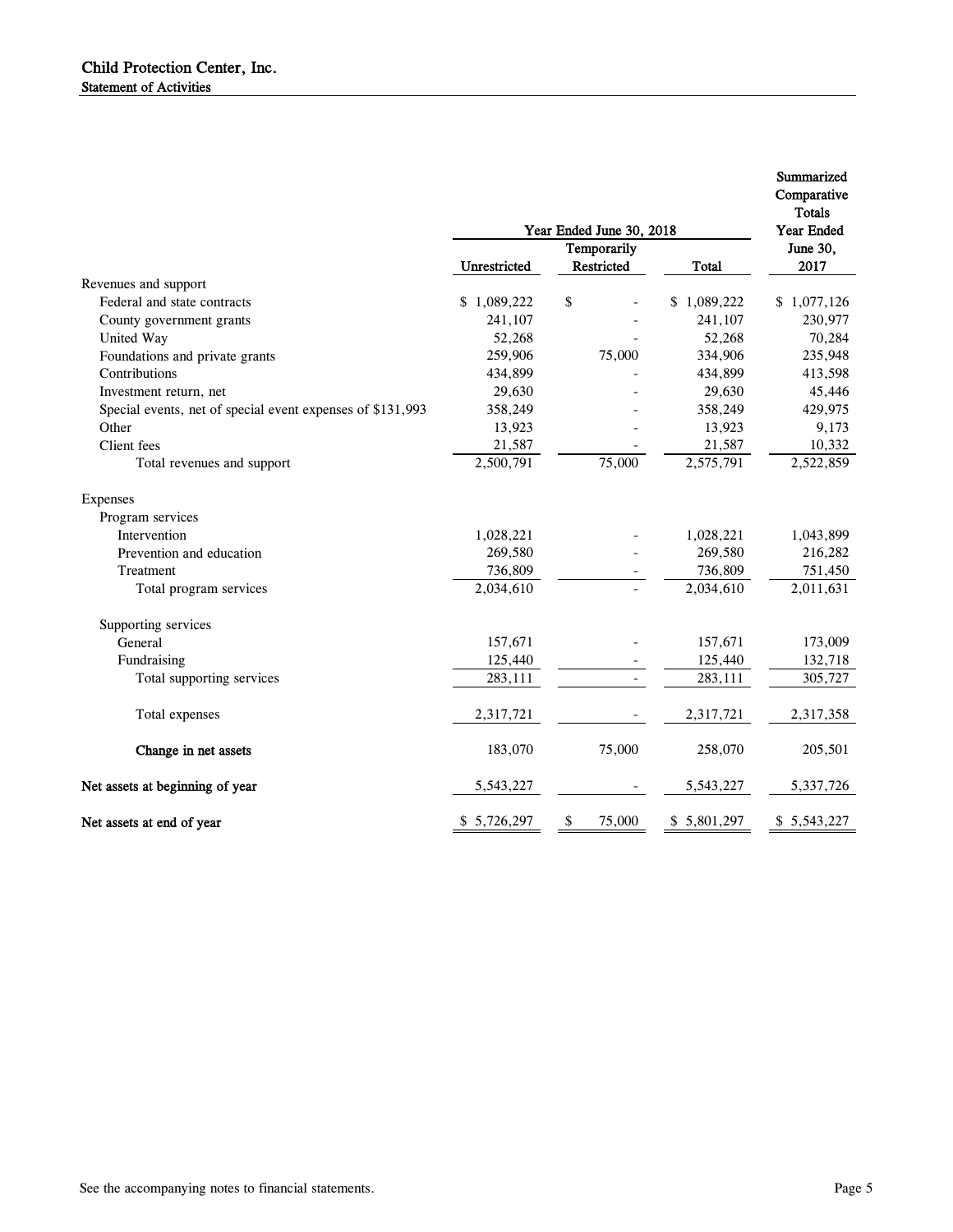|                                                           |              | Temporarily       |              |  |
|-----------------------------------------------------------|--------------|-------------------|--------------|--|
|                                                           | Unrestricted | <b>Restricted</b> | Total        |  |
| Revenues and support                                      |              |                   |              |  |
| Federal and state contracts                               | \$1,077,126  | \$                | \$1,077,126  |  |
| County government grants                                  | 230,977      |                   | 230,977      |  |
| United Way                                                | 70,284       |                   | 70,284       |  |
| Foundations and private grants                            | 235,948      |                   | 235,948      |  |
| Contributions                                             | 413,598      |                   | 413,598      |  |
| Investment return, net                                    | 45,446       |                   | 45,446       |  |
| Special events, net of special event expenses of \$93,268 | 429,975      |                   | 429,975      |  |
| Other                                                     | 9,173        |                   | 9,173        |  |
| Client fees                                               | 10,332       |                   | 10,332       |  |
| Total revenues and support                                | 2,522,859    |                   | 2,522,859    |  |
| <b>Expenses</b>                                           |              |                   |              |  |
| Program services                                          |              |                   |              |  |
| Intervention                                              | 1,043,899    |                   | 1,043,899    |  |
| Prevention and education                                  | 216,282      |                   | 216,282      |  |
| Treatment                                                 | 751,450      |                   | 751,450      |  |
| Total program services                                    | 2,011,631    |                   | 2,011,631    |  |
| Supporting services                                       |              |                   |              |  |
| General                                                   | 173,009      |                   | 173,009      |  |
| Fundraising                                               | 132,718      |                   | 132,718      |  |
| Total supporting services                                 | 305,727      |                   | 305,727      |  |
| Total expenses                                            | 2,317,358    |                   | 2,317,358    |  |
| Change in net assets                                      | 205,501      |                   | 205,501      |  |
| Net assets at beginning of year                           | 5,337,726    |                   | 5,337,726    |  |
| Net assets at end of year                                 | \$5,543,227  | \$                | \$ 5,543,227 |  |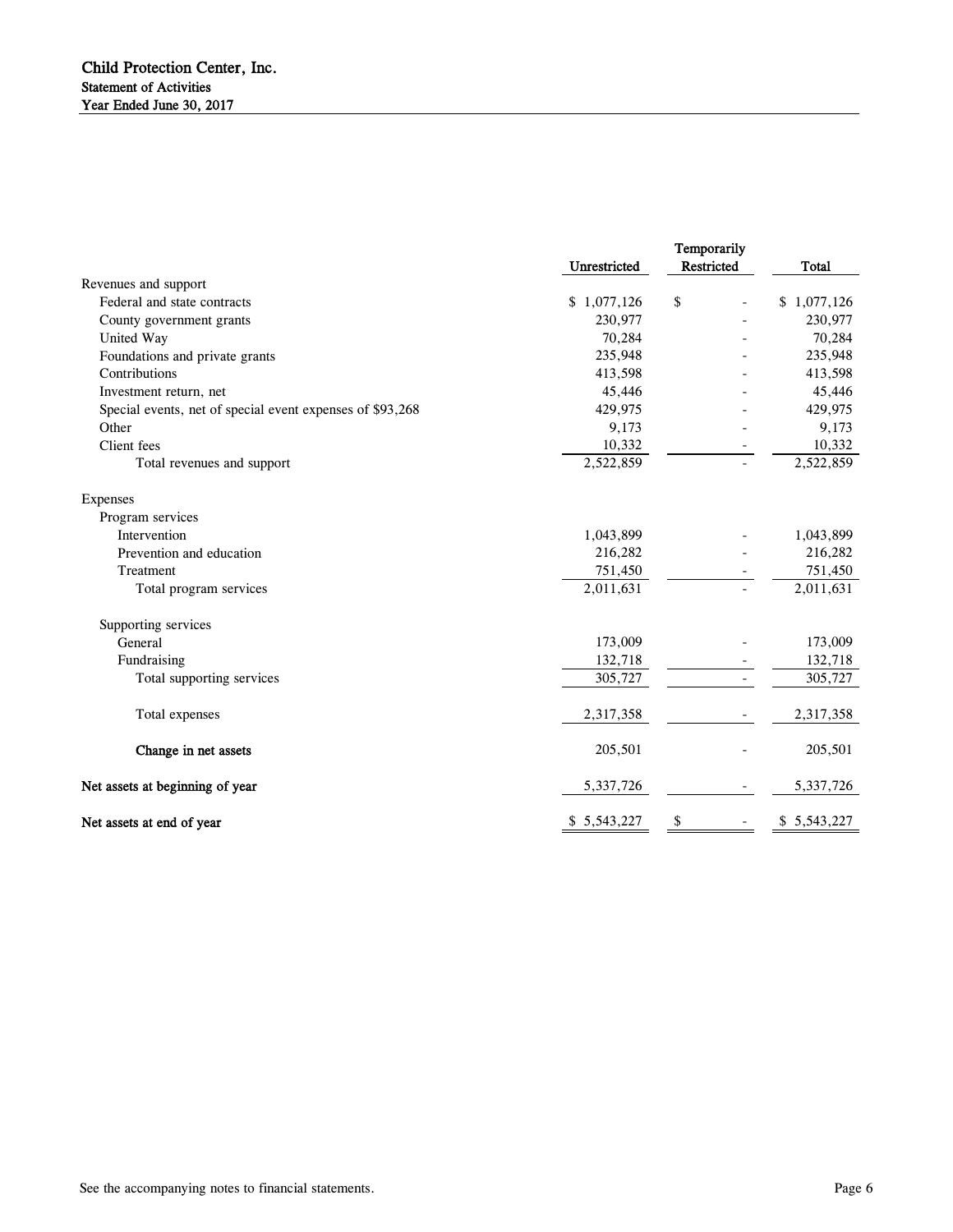#### Child Protection Center, Inc. Statement of Functional Expenses Year Ended June 30, 2018

|                                   | Program       |               |                         |               |                |                |                 |
|-----------------------------------|---------------|---------------|-------------------------|---------------|----------------|----------------|-----------------|
|                                   |               | Prevention    |                         | <b>Total</b>  | <b>General</b> |                |                 |
|                                   | Intervention  | and Education | Treatment               | Program       | Support        | Fundraising    | <b>Expenses</b> |
| Personnel and contractual         |               |               |                         |               |                |                |                 |
| Program directors/coordinator     | \$<br>401,365 | 137,662<br>\$ | <sup>\$</sup><br>61,144 | 600,171<br>\$ | \$             | \$             | 600,171<br>\$   |
| Administrative/clerical           | 115,546       | 27,110        | 113,844                 | 256,500       | 32,330         | 89,621         | 378,451         |
| Medical/psychological/therapist   | 92,899        |               | 243,489                 | 336,388       |                |                | 336,388         |
| Accountant                        | 56,964        | 16,570        | 40,392                  | 113,926       | 12,877         |                | 126,803         |
| Fringe benefits and payroll taxes | 132,526       | 41,607        | 97,974                  | 272,107       | 6,897          | 25,475         | 304,479         |
| Total personnel and contractual   | 799,300       | 222,949       | 556,843                 | 1,579,092     | 52,104         | 115,096        | 1,746,292       |
| Other expenses                    |               |               |                         |               |                |                |                 |
| Audit                             | 10,069        | 2,238         | 7,831                   | 20,138        | 2,329          |                | 22,467          |
| Bank and credit card fees         |               |               |                         |               | 1,773          |                | 1,773           |
| Payroll related expenses          | 10,172        | 3,747         | 8,857                   | 22,776        | 2,531          |                | 25,307          |
| Equipment rental and maintenance  | 11,788        | 3,869         | 11,076                  | 26,733        | 4,291          | 4,907          | 35,931          |
| Advertising and promotion         | 3,795         | 1,678         | 3,215                   | 8,688         | 2,358          | 770            | 11,816          |
| Travel and conferences            | 18,100        | 3,439         | 19,209                  | 40,748        | 2,744          | 591            | 44,083          |
| Occupancy                         | 32,085        |               | 25,111                  | 57,196        |                | $\blacksquare$ | 57,196          |
| Telephone                         | 9,294         | 841           | 3,323                   | 13,458        | 1,475          |                | 14,933          |
| Supplies, office and postage      | 8,787         | 1,683         | 6,106                   | 16,576        | 3,331          | 1,709          | 21,616          |
| Printing and materials            | 17,076        | 3,827         | 17,331                  | 38,234        | 2,014          | 981            | 41,229          |
| Insurance                         | 13,332        | 4,122         | 10,520                  | 27,974        | 4,232          |                | 32,206          |
| Meals and entertainment           | 2,586         | 670           | 1,058                   | 4,314         | 1,579          | 780            | 6,673           |
| Dues and subscriptions            | 1,152         | 237           | 1,563                   | 2,952         | 687            | 133            | 3,772           |
| Miscellaneous                     | 708           | 90            | 609                     | 1,407         | 1,731          | 199            | 3,337           |
| Depreciation                      | 32,842        | 12,316        | 41,152                  | 86,310        | 59,010         | $\blacksquare$ | 145,320         |
| Building expense                  | 52,412        | 7,284         | 21,466                  | 81,162        | 11,604         | 31             | 92,797          |
| Professional fees                 | 4,723         | 590           | 1,539                   | 6,852         | 3,878          | 243            | 10,973          |
| Total other expenses              | 228,921       | 46,631        | 179,966                 | 455,518       | 105,567        | 10,344         | 571,429         |
| <b>Total functional expenses</b>  | 1,028,221     | 269,580       | 736,809                 | \$2,034,610   | 157,671        | 125,440        | \$2,317,721     |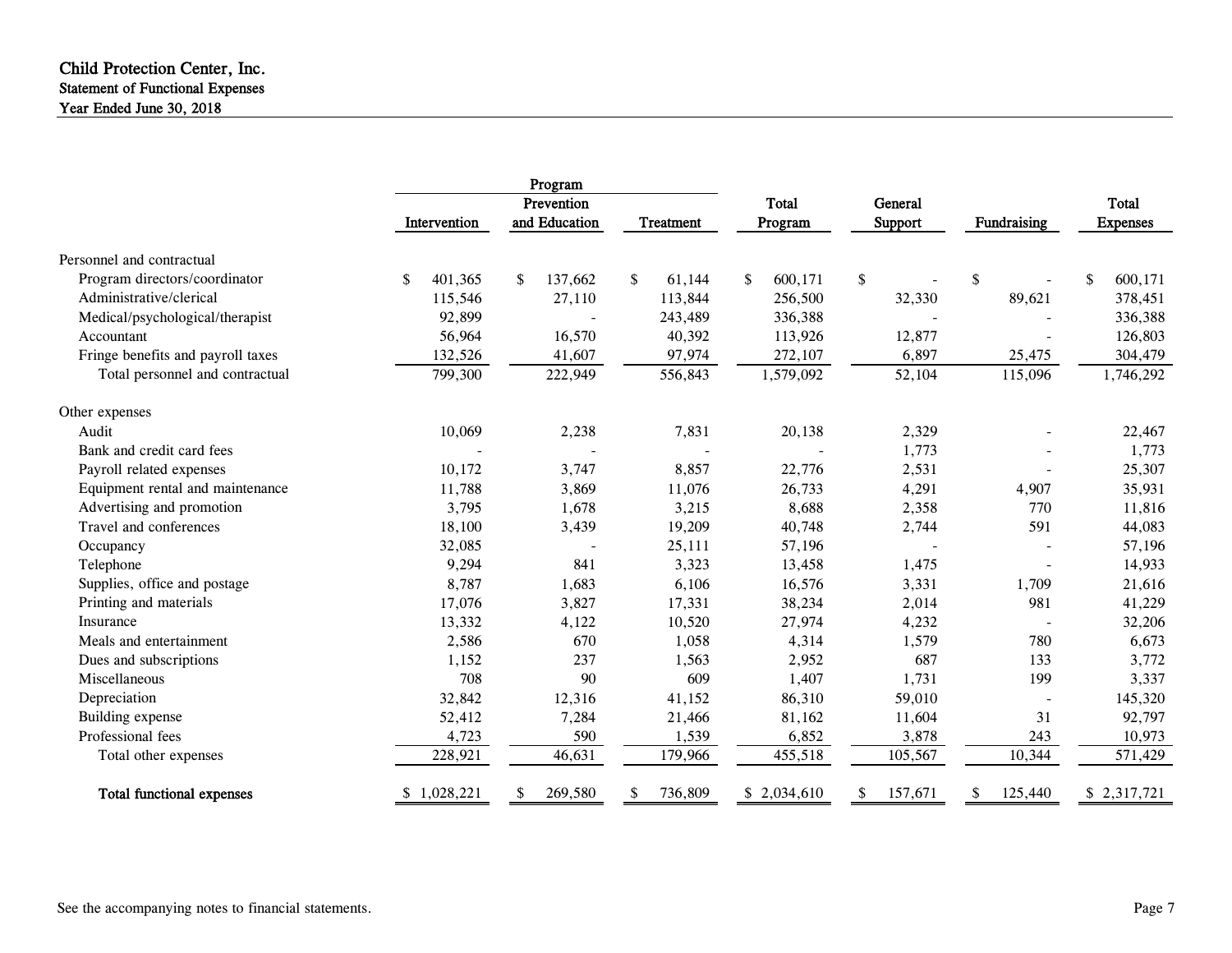#### Child Protection Center, Inc. Statement of Functional Expenses Year Ended June 30, 2017

|                                   |                          | Program       |                  |               |         |                          |                 |  |
|-----------------------------------|--------------------------|---------------|------------------|---------------|---------|--------------------------|-----------------|--|
|                                   |                          | Prevention    |                  | Total         |         |                          | <b>Total</b>    |  |
|                                   | Intervention             | and Education | <b>Treatment</b> | Program       | Support | Fundraising              | <b>Expenses</b> |  |
| Personnel and contractual         |                          |               |                  |               |         |                          |                 |  |
| Program directors/coordinator     | 395,668<br><sup>\$</sup> | 99,808<br>\$  | \$<br>59,811     | \$<br>555,287 | \$      | \$                       | 555,287<br>\$   |  |
| Administrative/clerical           | 105,151                  | 23,081        | 117,486          | 245,718       | 31,124  | 93,192                   | 370,034         |  |
| Medical/psychological/therapist   | 83,294                   |               | 245,253          | 328,547       |         |                          | 328,547         |  |
| Accountant                        | 61,518                   | 11,120        | 50,399           | 123,037       | 13,670  |                          | 136,707         |  |
| Fringe benefits and payroll taxes | 140,103                  | 38,224        | 89,608           | 267,935       | 7,050   | 22,703                   | 297,688         |  |
| Total personnel and contractual   | 785,734                  | 172,233       | 562,557          | 1,520,524     | 51,844  | 115,895                  | 1,688,263       |  |
| Other expenses                    |                          |               |                  |               |         |                          |                 |  |
| Audit                             | 10,470                   | 2,320         | 8,121            | 20,911        | 2,401   |                          | 23,312          |  |
| Bank and credit card fees         | 117                      | 49            | 7                | 173           | 2,096   | 5                        | 2,274           |  |
| Payroll related expenses          | 10,713                   | 2,381         | 8,333            | 21,427        | 2,381   |                          | 23,808          |  |
| Equipment rental and maintenance  | 17,306                   | 3,513         | 12,084           | 32,903        | 5,204   | 3,041                    | 41,148          |  |
| Advertising and promotion         | 832                      | 390           | 4,767            | 5,989         | 1,186   | 3,358                    | 10,533          |  |
| Travel and conferences            | 12,931                   | 2,668         | 20,628           | 36,227        | 1,702   | 227                      | 38,156          |  |
| Occupancy                         | 34,491                   |               | 17,116           | 51,607        |         | $\overline{\phantom{a}}$ | 51,607          |  |
| Telephone                         | 18,714                   | 594           | 3,054            | 22,362        | 1,340   |                          | 23,702          |  |
| Supplies, office and postage      | 12,839                   | 2,148         | 7,592            | 22,579        | 17,076  | 1,945                    | 41,600          |  |
| Printing and materials            | 10,374                   | 3,796         | 20,534           | 34,704        | 1,778   | 1,734                    | 38,216          |  |
| Insurance                         | 17,413                   | 4,688         | 14,960           | 37,061        | 5,252   |                          | 42,313          |  |
| Meals and entertainment           | 1,797                    | 145           | 1,475            | 3,417         | 3,181   | 1,455                    | 8,053           |  |
| Dues and subscriptions            | 2,437                    | 1,116         | 3,802            | 7,355         | 809     | 1,336                    | 9,500           |  |
| Miscellaneous                     | 10,222                   | 75            | 932              | 11,229        | 2,509   | 3,266                    | 17,004          |  |
| Depreciation                      | 33,627                   | 12,610        | 42,135           | 88,372        | 60,421  |                          | 148,793         |  |
| Building expense                  | 57,496                   | 7,371         | 22,622           | 87,489        | 11,703  | 46                       | 99,238          |  |
| Professional fees                 | 6,386                    | 185           | 731              | 7,302         | 2,126   | 410                      | 9,838           |  |
| Total other expenses              | 258,165                  | 44,049        | 188,893          | 491,107       | 121,165 | 16,823                   | 629,095         |  |
| <b>Total functional expenses</b>  | 1,043,899                | 216,282       | 751,450          | \$2,011,631   | 173,009 | 132,718                  | \$2,317,358     |  |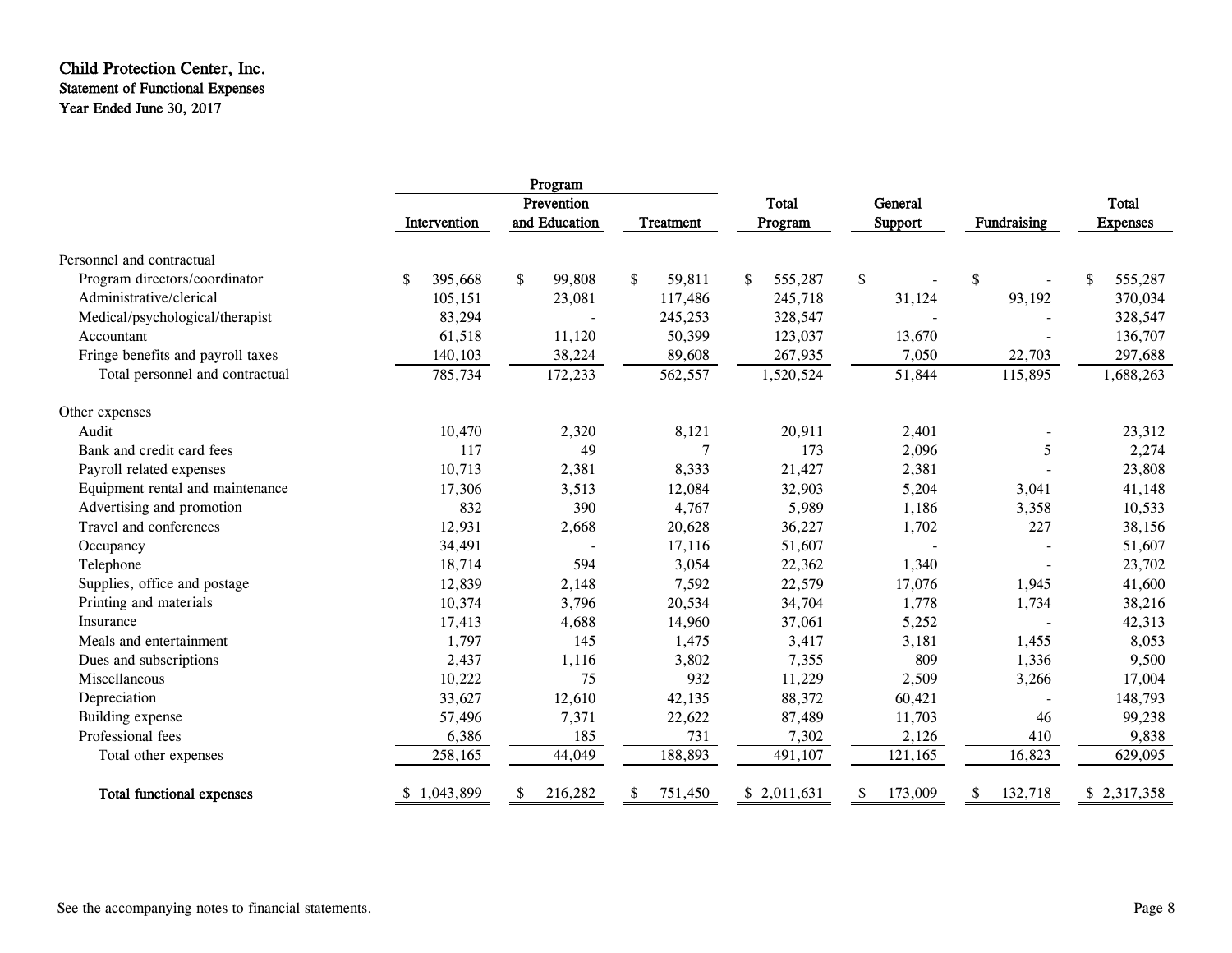|                                               | Year Ended June 30, |            |    |            |  |
|-----------------------------------------------|---------------------|------------|----|------------|--|
|                                               |                     | 2018       |    |            |  |
| Cash flows from operating activities          |                     |            |    |            |  |
| Change in net assets                          | \$                  | 258,070    | \$ | 205,501    |  |
| Adjustments to reconcile change in net assets |                     |            |    |            |  |
| to net cash provided by operating activities  |                     |            |    |            |  |
| Depreciation                                  |                     | 145,320    |    | 148,793    |  |
| Realized and unrealized gain on investments   |                     | (16, 949)  |    | (35, 124)  |  |
| Changes in operating assets and liabilities   |                     |            |    |            |  |
| Grant and contract receivables                |                     | 9,307      |    | (39,045)   |  |
| Unconditional promises to give                |                     | (14, 120)  |    | 23,500     |  |
| Prepaid expenses and other current assets     |                     | 15,808     |    | (10, 645)  |  |
| Deposits                                      |                     | 53         |    | (3,306)    |  |
| Accounts payable                              |                     | (7, 928)   |    | (825)      |  |
| Deferred revenue                              |                     | (102, 272) |    | 104,790    |  |
| Net cash provided by operating activities     |                     | 287,289    |    | 393,639    |  |
| Cash flows from investing activities          |                     |            |    |            |  |
| Purchase of property and equipment            |                     | (95, 129)  |    | (13, 157)  |  |
| Net purchases of investments                  |                     | (282, 431) |    | (500, 219) |  |
| Purchase of certificate of deposit            |                     | (35)       |    | (35)       |  |
| Net cash used by investing activities         |                     | (377, 595) |    | (513, 411) |  |
| Net change in cash                            |                     | (90, 306)  |    | (119,772)  |  |
| Cash at beginning of year                     |                     | 1,487,603  |    | 1,607,375  |  |
| Cash at end of year                           | S                   | 1,397,297  | \$ | 1,487,603  |  |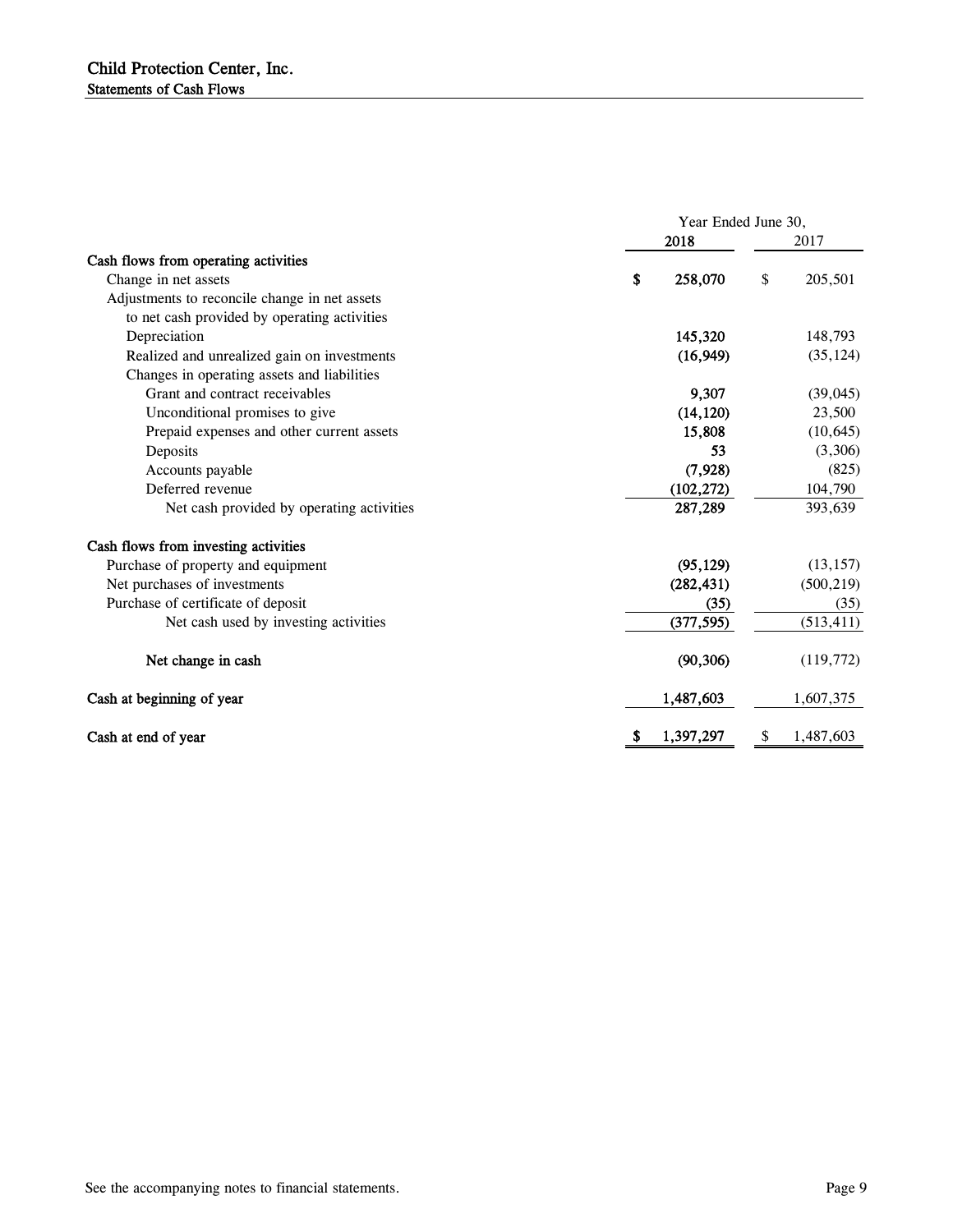## Note A - Description of Organization and Summary of Significant Accounting Policies

#### **Organization**

Child Protection Center, Inc. (Center) is a not-for-profit corporation incorporated on July 15, 1981 and located in Sarasota, Florida. The Center administers a variety of programs with the goal of preventing, intervening in, and treating child abuse consistent with their stated vision: "We envision a community where children are safe from abuse and free to thrive." Services are provided primarily to individuals who reside in the greater Sarasota region of Florida.

#### Basis of Presentation

The accompanying financial statements have been prepared on the accrual basis of accounting in accordance with accounting principles generally accepted in the United States of America.

#### Certificate of Deposit

The certificate of deposit is carried at cost plus accrued interest, which approximates fair value. The certificate has a stated interest rate of 1.5% and matures in August 2019.

#### Unconditional Promises to Give

Contributions are recognized at their fair value when the donor makes the contribution. The carrying amount of unconditional promises to give is reduced by a valuation allowance that reflects management's best estimate of the amount that will not be collected based on historical experience and an assessment of individual balances. Amounts deemed uncollectible are written off to bad debt expense. Unconditional promises to give at the statement of financial position date are considered collectible by management and no valuation allowance has been provided as of June 30, 2018 and 2017.

#### Property and Equipment

Property and equipment is carried at cost if purchased or at estimated fair market value at date of receipt if acquired by gift, less accumulated depreciation. Expenditures in excess of \$1,500 with estimated useful lives greater than one year are capitalized.

Depreciation on all property and equipment is calculated by the straight-line method over the estimated useful lives of the assets as follows:

| Buildings and improvements | $12-39$ years |
|----------------------------|---------------|
| Equipment                  | 5-7 years     |
| Furniture                  | 7 years       |
| Playground equipment       | 15 years      |

Expenditures for renewals and improvements that significantly add to the productive capacity or extend the useful life of the asset are capitalized. Expenditures for normal repairs and maintenance are expensed as incurred.

Property acquired with government funds is considered to be owned by the Center while used in the program for which it was purchased or in future authorized programs; however, its disposition and the ownership of any proceeds are subject to applicable regulations.

#### Impairment of Long-Lived Assets

The Center evaluates the recoverability of its buildings and improvements and equipment whenever adverse events or changes in the business climate indicate that the expected undiscounted future cash flows from the related asset may be less than previously anticipated. If the net book value of the related asset exceeds the undiscounted future cash flows of the asset, the carrying amount would be reduced to the present value of its expected future cash flows and an impairment loss would be recognized. Management believes no indication of impairment existed at June 30, 2018 or 2017.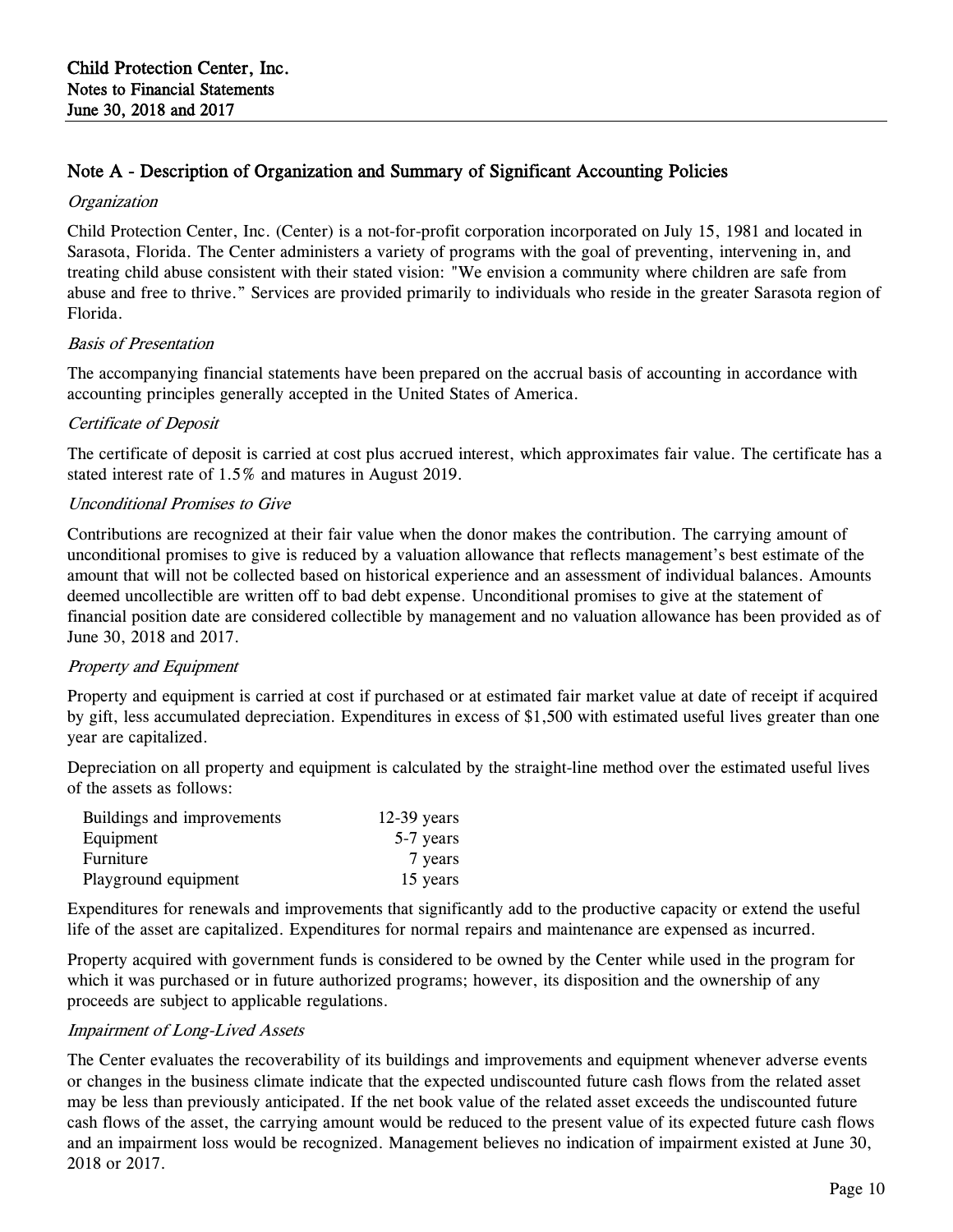#### Investments

Investments are valued at their estimated fair values in the accompanying statements of financial position. Net investment return is reported in the statements of activities and consists of interest and dividend income and realized and unrealized gains and losses. All investments are classified as long-term, as the Center does not intend to use the investments for current operations.

The Center accounts for investments in accordance with Accounting Standards Codification (ASC) 820, Fair Value Measurements and Disclosures, which defines fair value, expands disclosure requirements, and specifies a hierarchy of valuation techniques. The hierarchy is based on whether the significant inputs into the valuation are observable. In determining the level of hierarchy in which the estimate is disclosed, the highest priority is given to unadjusted quoted prices in active markets and the lowest priority to unobservable inputs. The Center measures investments at fair value on a recurring basis.

The following is a brief description of the type of valuation information (inputs) that qualifies a financial asset for each level:

Level 1 - Unadjusted quoted market prices for identical assets or liabilities in active markets which are accessible by the Center.

Level 2 - Observable prices in active markets for similar assets or liabilities. Prices for identical or similar assets or liabilities in markets that are not active. Market inputs that are not directly observable but are derived from or corroborated by observable market data.

Level 3 - Unobservable inputs based on the Center's own judgment as to assumptions a market participant would use, including inputs derived from extrapolation and interpolation that are not corroborated by observable market data.

#### Net Assets

The Center reports information regarding its financial position and activities based on the existence or absence of donor-imposed restrictions. If donor-imposed restrictions are met in the same period the gift or investment income is received, the amount is reported as unrestricted revenue. Accordingly, net assets of the Center and changes therein are classified and reported as follows:

Unrestricted net assets - Include net assets that are not subject to donor-imposed stipulations. Unrestricted boarddesignated net assets consist of net assets designated by the board of directors for a board-designated endowment.

Temporarily restricted net assets - Include gifts subject to donor-imposed restrictions that may or will be met by actions of the Center and/or passage of time. When restrictions expire, temporarily restricted net assets are reclassified to unrestricted net assets and reported in the statement of activities as net assets released from restriction.

Permanently restricted net assets - Include net assets subject to donor-imposed stipulations that they be maintained permanently by the Center. The Center had no permanently restricted net assets at June 30, 2018 and 2017.

#### Revenue Recognition

Income from government contracts is earned on agreed rates for services provided or reimbursed based on allowable costs expended for program services.

#### Contributions and Recognition of Donor Restriction

All contributions are considered available for unrestricted use unless specifically restricted by the donor. Contributions that are restricted by the donor are reported as increases in unrestricted net assets if the restrictions expire or are otherwise satisfied in the fiscal year in which the contributions are recognized. Contributions received that are designated for future periods or restricted by the donor for specific purposes are reported as temporarily restricted or permanently restricted support that increases those net asset classes.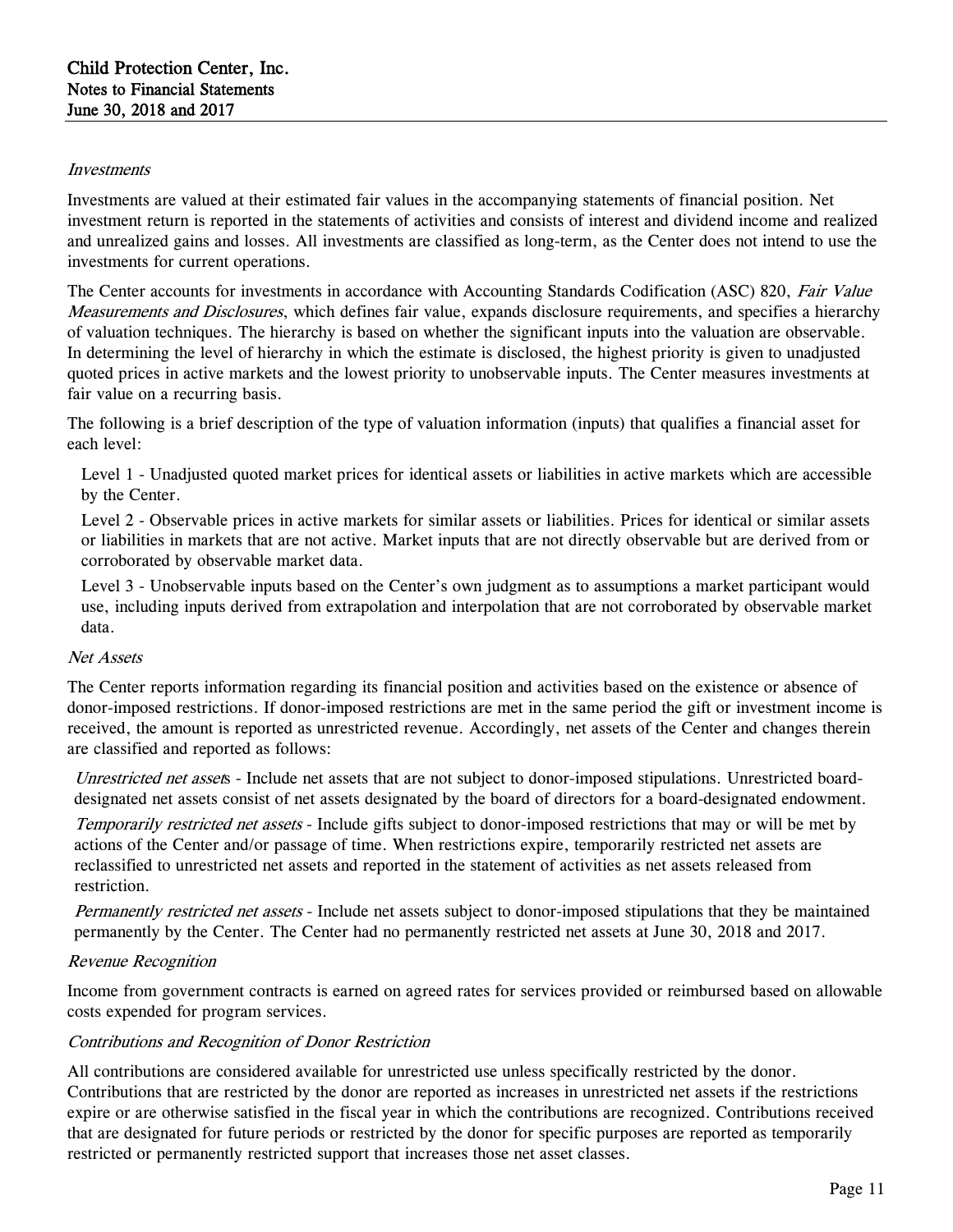When a temporary restriction expires, temporarily restricted net assets are reclassified to unrestricted net assets and reported in the statement of activities as net assets released from restrictions. The Center does not imply a time restriction on donated long-lived assets unless the donor stipulates a time period for use of the contributed long-lived asset.

#### Donated Material and Services

Donations of materials are recorded as support at the estimated fair market value at the date of donation. Donations of services are recorded as support at their estimated fair value if the services received create or enhance nonfinancial assets or the services require specialized skills, are provided by individuals possessing those skills, and would typically need to be purchased if not provided by donation. A number of full and part-time volunteers have made contributions of their time to maintain the Center's programs. The estimated value of this contributed time is not reflected in these financial statements, since these services do not meet recognition requirements.

#### Functional Allocation of Expenses

The costs of providing various programs and other activities have been summarized on a functional basis in the statements of activities and functional expenses. Accordingly, certain costs have been allocated among the programs and supporting services benefited.

#### Income Tax

The Center has been determined to be an organization exempt from income tax under Section  $501(c)(3)$  of the Internal Revenue Code. Income from certain activities not directly related to the Center's tax-exempt purpose is subject to taxation as unrelated business income.

#### Use of Estimates

The preparation of financial statements in conformity with accounting principles generally accepted in the United States of America requires management to make estimates and assumptions that affect certain reported amounts and disclosures. Accordingly, actual results could differ from those estimates.

#### Recent Accounting Pronouncements

In August 2016, FASB issued ASU 2016-14, Presentation of Financial Statements of Not-for-Profit Entities, to improve financial reporting to provide users of financial statements more useful information. The standard is effective for fiscal years beginning after December 15, 2017 (the Center's June 30, 2019 financial statements). This amendment changes presentation and disclosure requirements for not-for-profit entities to provide more relevant information about their resources (and the changes in those resources). This includes qualitative and quantitative disclosure requirements regarding net asset classes, expenses, liquidation, and availability of resources. The Center is currently evaluating the impact adopting this guidance will have on its financial statements.

In May 2014, FASB issued ASU 2014-09, *Revenue from Contracts with Customers*, to clarify the principles used to recognize revenue for all entities. Subsequently, in August 2015, FASB issued ASU 2015-14, which delayed the effective date for nonpublic companies to annual periods beginning after December 15, 2018 (the Center's June 30, 2020 financial statements). The Center is currently evaluating the impact adopting this guidance will have on its financial statements.

In June 2018, FASB issued ASUA 2018-08, Clarifying the Scope and the Accounting Guidance for Contributions Received and Contributions Made, to clarify the definition of an exchange transaction and contribution and to clarify accounting for the same. The standard is effective for nonpublic entities for fiscal years beginning after December 15, 2018 (the Center's June 30, 2020 financial statements); early adoption is permitted. The Center is currently evaluating the impact adopting this guidance will have on its financial statements.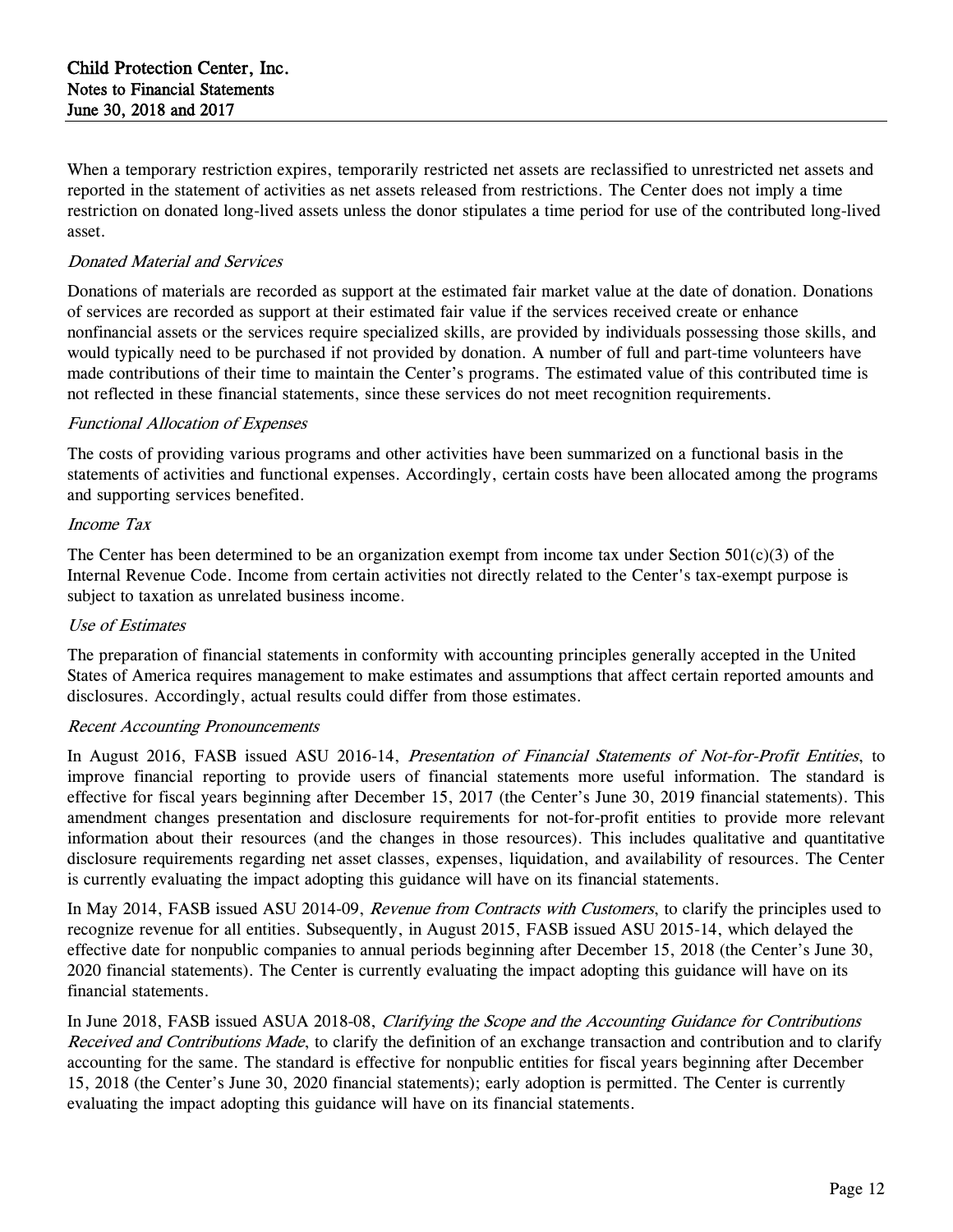In February 2016, FASB issued ASU 2016-02, Leases, to increase transparency and comparability among organizations by recognizing lease assets and lease liabilities on the balance sheet and disclosing key information about the leasing arrangements. The amendments are effective for nonpublic companies for fiscal years beginning after December 15, 2019 (the Center's June 30, 2021 financial statements). The Center is currently evaluating the impact adopting this guidance will have on its financial statements.

#### Subsequent Events

Management has evaluated all events subsequent to the statement of financial position date of June 30, 2018 through October 17, 2018, which is the date these financial statements were available to be issued. Management has determined that there are no subsequent events that require recognition or disclosure in the accompanying financial statements under the existing guidance.

#### Note B - Unconditional Promises to Give

Unconditional promises to give of \$15,620 and \$1,500 at June 30, 2018 and 2017, respectively, are expected to be collected within one year.

## Note C - Property and Equipment

Costs and accumulated depreciation of property and equipment are summarized as follows at June 30:

|                               | 2018        | 2017            |
|-------------------------------|-------------|-----------------|
| Building and improvements     | 4,085,727   | 4,077,879<br>S. |
| Equipment                     | 409,483     | 324,963         |
| Furniture                     | 179,394     | 176,633         |
| Playground equipment          | 148,377     | 148,377         |
|                               | 4,822,981   | 4,727,852       |
| Less accumulated depreciation | (1,509,869) | (1,364,549)     |
|                               | 3,313,112   | 3,363,303       |

### Note D - Investments

A review of fair value hierarchy classifications is conducted on an annual basis. The following table provides information about the Center's investments measured at estimated fair value on a recurring basis as of June 30:

|                   |     |            | Fair Value Measurements Using |                      |           |                   |             |              |  |
|-------------------|-----|------------|-------------------------------|----------------------|-----------|-------------------|-------------|--------------|--|
|                   |     |            | Significant                   |                      |           |                   |             |              |  |
|                   |     |            |                               | <b>Quoted Prices</b> |           | Other             | Significant |              |  |
|                   |     |            |                               | in Active            |           | <b>Observable</b> |             | Unobservable |  |
|                   |     | Estimated  |                               | Markets              |           | Inputs            |             | Inputs       |  |
|                   |     | Fair Value |                               | (Level 1)            | (Level 2) |                   |             | (Level 3)    |  |
| 2018              |     |            |                               |                      |           |                   |             |              |  |
| Money market fund | \$  | 50,059     | \$                            | 50,059               | \$        |                   | \$          |              |  |
| Mutual funds      |     |            |                               |                      |           |                   |             |              |  |
| Fixed income      |     | 244,246    |                               | 244,246              |           |                   |             |              |  |
| Equities          |     | 540,418    |                               | 540,418              |           |                   |             |              |  |
| Total investments | -\$ | 834,723    | \$                            | 834,723              | \$        |                   | \$          |              |  |
| 2017              |     |            |                               |                      |           |                   |             |              |  |
| Money market fund | \$  | 25,000     | \$                            | 25,000               | \$        |                   | \$          |              |  |
| Mutual funds      |     |            |                               |                      |           |                   |             |              |  |
| Fixed income      |     | 153,216    |                               | 153,216              |           |                   |             |              |  |
| Equities          |     | 357,127    |                               | 357,127              |           |                   |             |              |  |
| Total investments | \$  | 535,343    | \$                            | 535,343              | \$        |                   | \$          |              |  |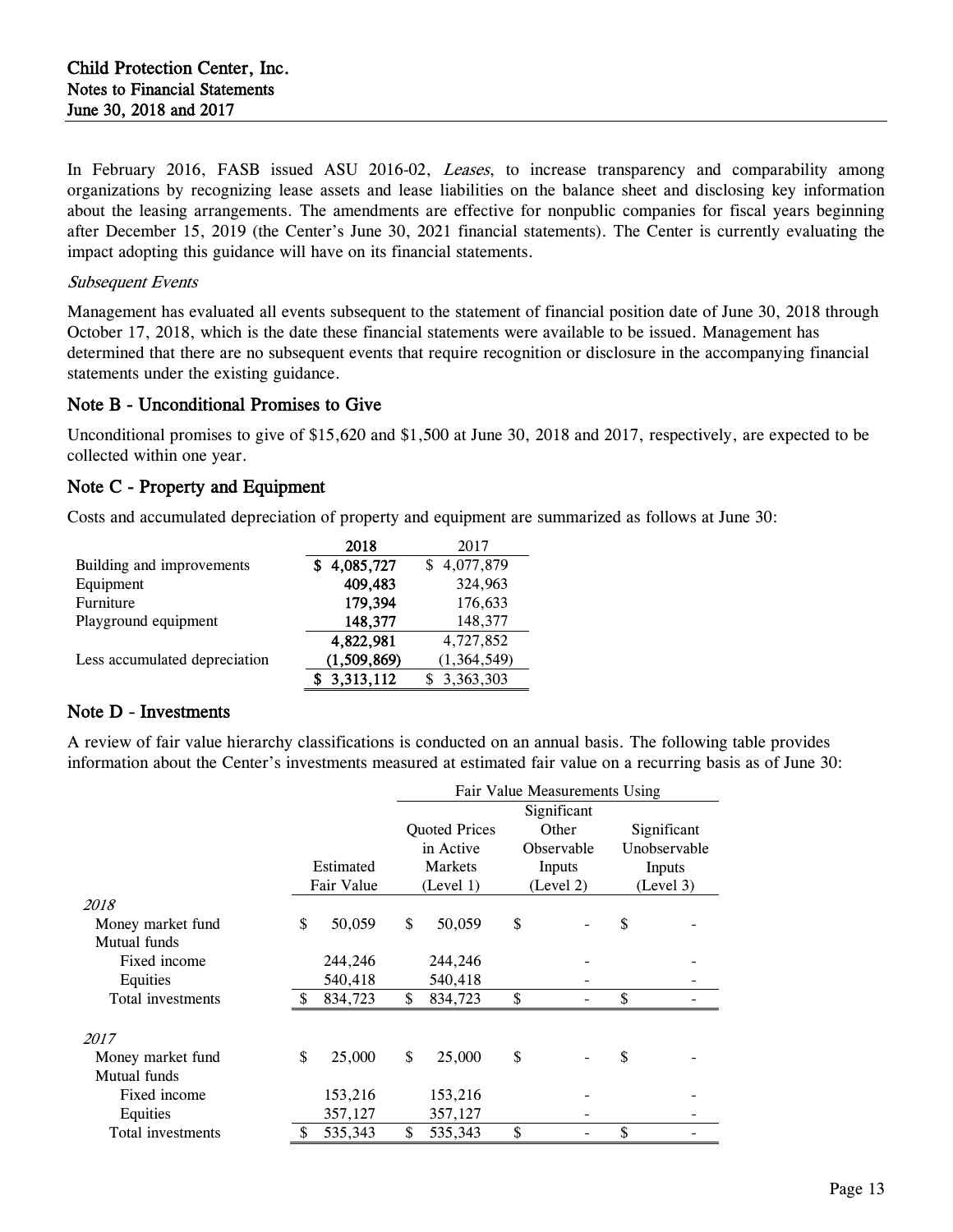Financial assets classified as Level 1 in the fair value hierarchy include money market funds and mutual funds consisting of fixed income and equities measured at estimated fair value based on quoted market prices on an active market.

Return from investments is summarized as follows for the years ended June 30:

|                              | 2018    | 2017    |
|------------------------------|---------|---------|
| Interest and dividends       | 21.056  | 12.148  |
| Realized and unrealized gain | 16.949  | 35,124  |
| Investments fees             | (8,375) | (1,826) |
| Investment return, net       | 29,630  | 45,446  |

## Note E - Revolving Line of Credit

The Center has a secured a revolving line of credit of \$100,000 with a local bank. Borrowings under the credit line carry a variable interest rate (5.5% and 4.5% at June 30, 2018 and 2017, respectively) subject to change based on the banking institution's prime rate index. There was no outstanding balance as of June 30, 2018 and 2017. The revolving line of credit is secured by the Center's certificate of deposit and equipment and matures in March 2019.

## Note F - Endowment Funds

The Center's endowment fund (endowment) includes unrestricted net assets designated for endowment by the board of directors to provide future support to the Center. As required by accounting principles generally accepted in the United States of America, net assets associated with endowment funds are classified and reported based on the existence or absence of donor-imposed restrictions. There are no donor-imposed restrictions on the endowment as of June 30, 2018 and 2017.

The Center considers the following factors in making a determination to appropriate or accumulate endowment funds:

- The duration and preservation of the endowment fund
- The purposes of the Center and the endowment fund
- General economic conditions
- The possible effect of inflation or deflation
- The expected total return from income and the appreciation of investments
- Other resources of the Center
- The investment policy of the Center

### Return Objectives and Risk Parameters

The Center has adopted investment and spending policies for endowment assets that attempt to provide a predictable stream of funding to programs supported by its endowments, while seeking to maintain the purchasing power of endowment assets.

Under these policies, as approved by the board of directors, endowment assets will be invested in a manner that is intended to protect against loss associated with a single security, industry, issuer, or event which focuses on a strategic allocation of portfolio assets across broadly defined financial asset and sub asset categories with varying degrees of risk, return, and return correlation.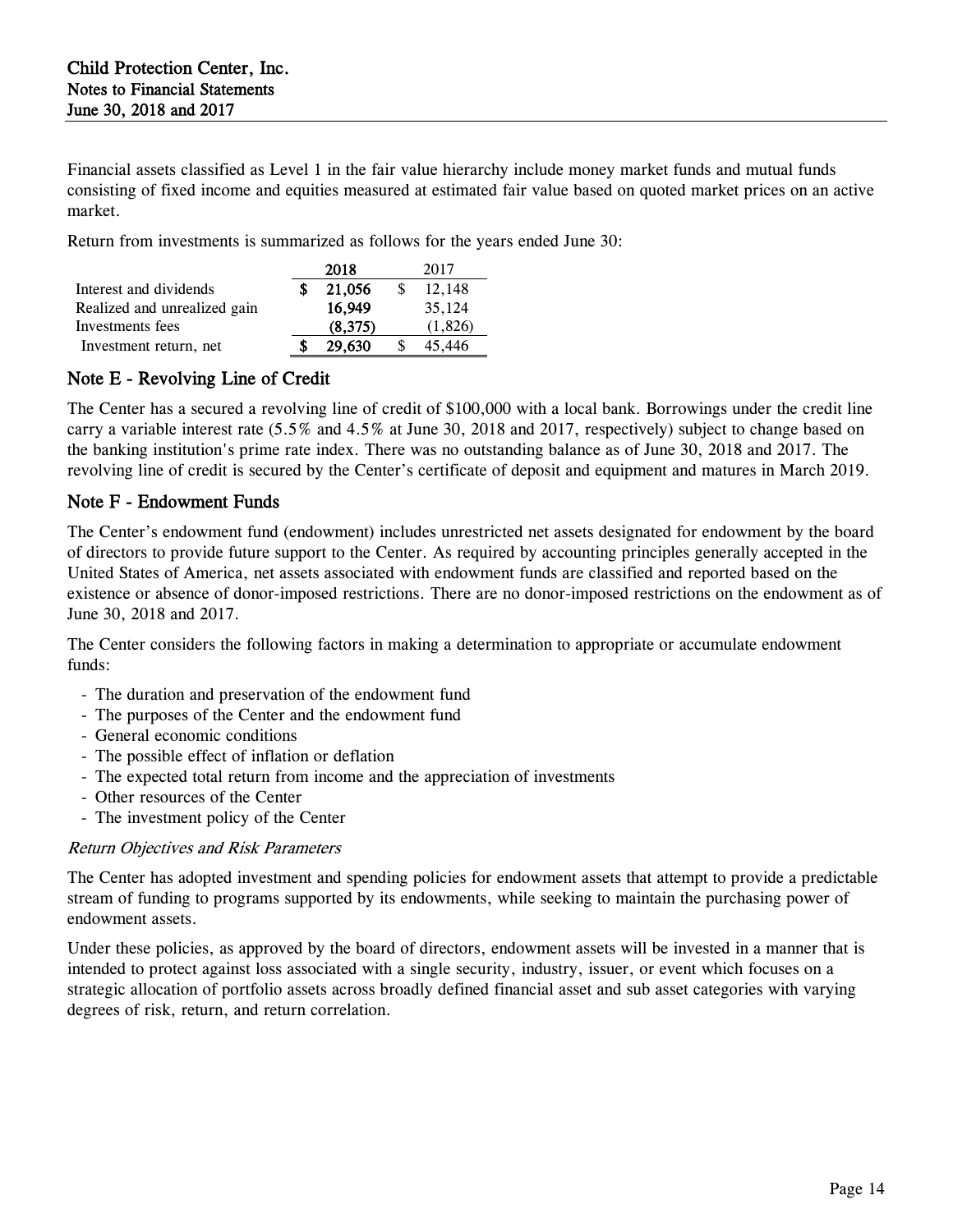#### Strategies Employed for Achieving Objectives

To satisfy its long-term, rate-of-return objectives, the Center will rely on a total return strategy whereby investment returns are achieved through both capital appreciation (realized and unrealized) and current yield (interest and dividends). The Center will target a diversified asset allocation.

#### Spending Policy and How the Investment Objectives Relate to Spending Policy

The Center has an overall goal to increase the endowment to approximately \$3 million. Endowment funds shall be used to provide perpetual financial support to the Center.

At the direction of the board of directors, earnings on the endowment are to accumulate until the \$3 million goal is met. Any disbursement of earnings prior to meeting the \$3 million goal are only allowable by a special board vote.

Endowment net asset composition by type of fund is as follows as of June 30:

|                                          | Unrestricted |         | Temporarily<br>Restricted |                          | Permanently<br>Restricted |                          | Total |         |
|------------------------------------------|--------------|---------|---------------------------|--------------------------|---------------------------|--------------------------|-------|---------|
| 2018<br>Board-designated endowment funds |              | 835,004 |                           | $\overline{\phantom{0}}$ |                           | $\overline{\phantom{0}}$ |       | 835,004 |
| 2017<br>Board-designated endowment funds |              | 550,632 | -S                        | $\overline{\phantom{0}}$ |                           | $\overline{\phantom{a}}$ |       | 550,632 |

Changes in endowment funds net assets for the years ended June 30 are as follows:

|                                                                                       |              |         | Temporarily<br>Restricted |  | Permanently<br>Restricted |  | Total |         |
|---------------------------------------------------------------------------------------|--------------|---------|---------------------------|--|---------------------------|--|-------|---------|
|                                                                                       | Unrestricted |         |                           |  |                           |  |       |         |
| 2018                                                                                  |              |         |                           |  |                           |  |       |         |
| Endowment net assets, beginning of year                                               | \$           | 550,632 | \$                        |  | \$                        |  | \$    | 550,632 |
| Changes in endowment funds during the year                                            |              |         |                           |  |                           |  |       |         |
| Contributions                                                                         |              | 254,742 |                           |  |                           |  |       | 254,742 |
| Investment return                                                                     |              |         |                           |  |                           |  |       |         |
| Investment income                                                                     |              | 21,056  |                           |  |                           |  |       | 21,056  |
| Net appreciation                                                                      |              | 16,949  |                           |  |                           |  |       | 16,949  |
| Investment fees                                                                       |              | (8,375) |                           |  |                           |  |       | (8,375) |
| Total investment return, net                                                          |              | 29,630  |                           |  |                           |  |       | 29,630  |
| Endowment net assets, end of year                                                     |              | 835,004 | \$                        |  | \$                        |  | \$    | 835,004 |
| 2017                                                                                  |              |         |                           |  |                           |  |       |         |
|                                                                                       | \$           | 490,349 | \$                        |  | \$                        |  | \$    | 490,349 |
| Endowment net assets, beginning of year<br>Changes in endowment funds during the year |              |         |                           |  |                           |  |       |         |
| Contributions                                                                         |              | 14,837  |                           |  |                           |  |       | 14,837  |
| Investment return                                                                     |              |         |                           |  |                           |  |       |         |
| Investment income                                                                     |              | 12,148  |                           |  |                           |  |       | 12,148  |
| Net appreciation                                                                      |              | 35,124  |                           |  |                           |  |       | 35,124  |
| Investment fees                                                                       |              | (1,826) |                           |  |                           |  |       | (1,826) |
| Total investment return, net                                                          |              | 45,446  |                           |  |                           |  |       | 45,446  |
| Endowment net assets, end of year                                                     |              | 550,632 | \$                        |  | \$                        |  | S     | 550,632 |